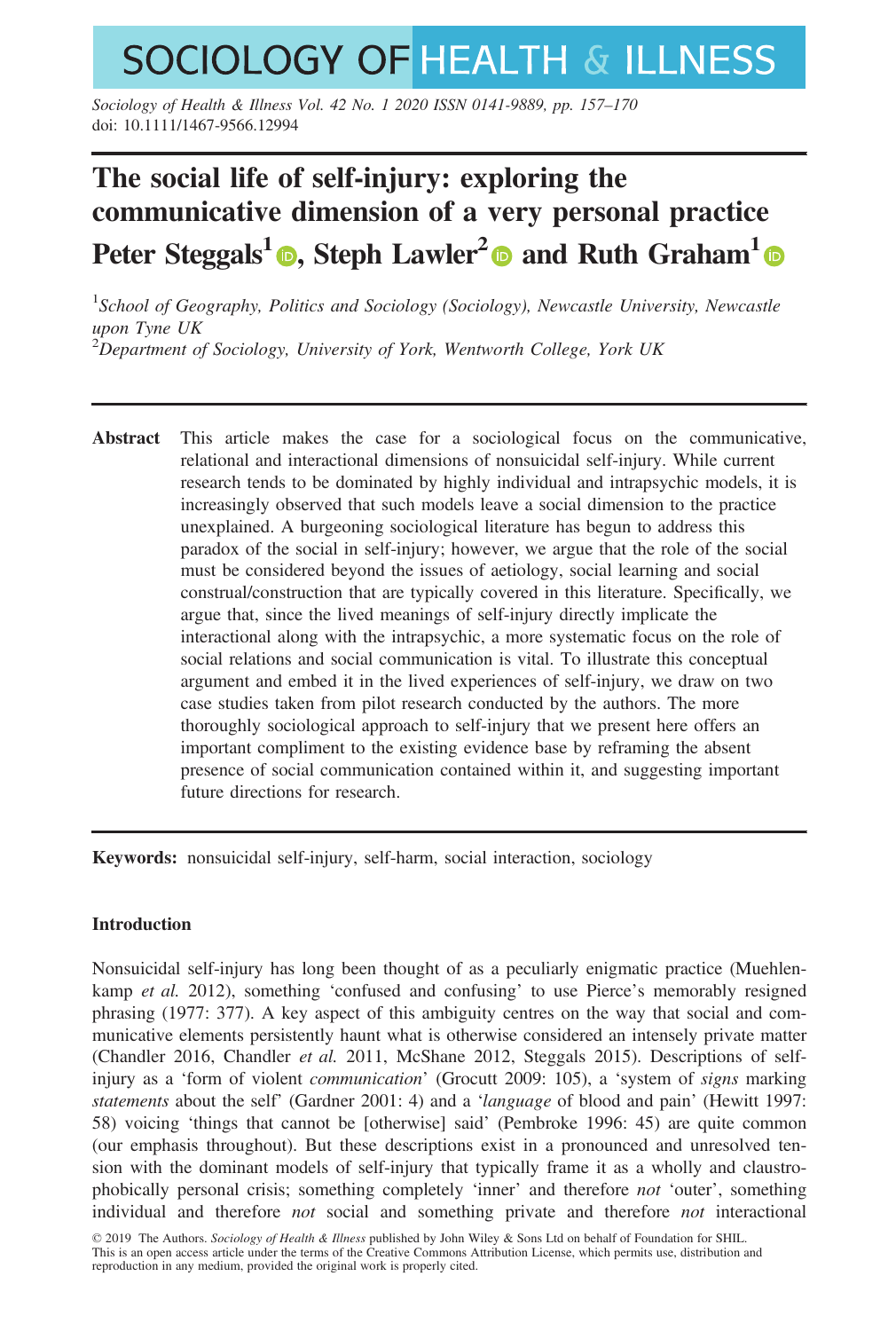(Chandler 2016, Chandler et al. 2011, Steggals 2015). We call this tension the paradox of the social in self-injury.

Recently, the dominance of this wholly intrapsychic and individualistic framing of selfinjury has been challenged by sociological and historical work that has produced important insights into its social aetiology, social learning and social construal/construction (Adler and Adler 2007, 2008, 2011, 2012, Brossard 2014, Chandler 2012, 2013, 2014, 2016, Chandler et al. 2011, 2016, Chaney 2017, Frost 2001, Hodgson 2004, Inckle 2007, 2014, Kilby 2001, McShane 2012, Millard 2015, Steggals 2015). However, while this work has helped to fill in the social background to self-injury, nonetheless, much like the dominant models it critically engages with, it still tends to foreground the figure of the psychosocially isolated and uncommunicative individual. Meanwhile, the paradox of the social in self-injury suggests directly social communicative, interactional and even relational dimensions to self-injury. As such, we argue that the implication of the paradox is that our understanding of self-injury will always be necessarily partial as long as we restrict ourselves to this figure of the uncommunicative individual. In order to develop a fuller understanding of self-injury, it is vital that we explore its social communicative dimensions.

The relative neglect of this aspect of self-injury (Muehlenkamp *et al.* 2012: 67–8) may in part be due to a lack of sociological imagination in the psy-centric paradigms that dominate research. But another factor that has strongly militated against this kind of research (including sociological work) is a common concern that suggesting self-injury is in any way relational is tantamount to dismissing it as 'attention-seeking'; a pejorative phrase implying an illegitimate and histrionic social manipulation (Chandler 2016, Pembroke 1996). As we discuss later, selfinjury is frequently assumed to only be *authentic* when it is *non-communicative*. Part of our task then, is to think about how self-injury can be both an intensely personal practice and something that is suffused with social processes; an authentic expression of genuine distress, while at the same time something intertwined with, and not separate from, the interaction order (Goffman 1983). As such, we argue in this article that self-injury requires, in the words of Goffman's deeply relevant study of stigma, a 'language of relationships, not attributes' (1968: 13).

To make our case, we begin by surveying the status of the social in existing theory and research and establish the social communicative as a kind of absent presence within this work. In our second section, we examine the issue of 'attention-seeking' as the primary obstacle to further research on social communication in self-injury, and we explore the issues of *visibility* (Chandler 2016: 109–44) and recognition (Frank 1991: 87, Fraser and Honneth 2003) which, while often underdeveloped in self-injury research, represent promising ways into a more interactional and relational approach.

While ours is an exploratory article, intended to review the existing evidence base and develop from it suggestions for new directions in research, the lived reality of self-injury is always personal, situated and intimately tied to narrative and experience (McShane 2012). As such, sections three and four draw on two complementary case studies to illustrate our argument and contextualise it within the details of actual lived experience. These case studies are drawn from a 2016–2017 English pilot study carried out by the authors. The study explored the degree to which significant relationships shape people's practices and experiences of selfinjury, even as these relationships are themselves affected and shaped by self-injury. Following Klonsky and Muehlenkamp's claim that an individual might self-injure to elicit responses from a significant other and yet not be 'fully aware that their self-injury is encouraged or reinforced by its effects on [these] others' (2007: 1050), our pilot study gathered data from 26 in-depth semi-structured qualitative interviews (20 with female participants, and 6 with male) conducted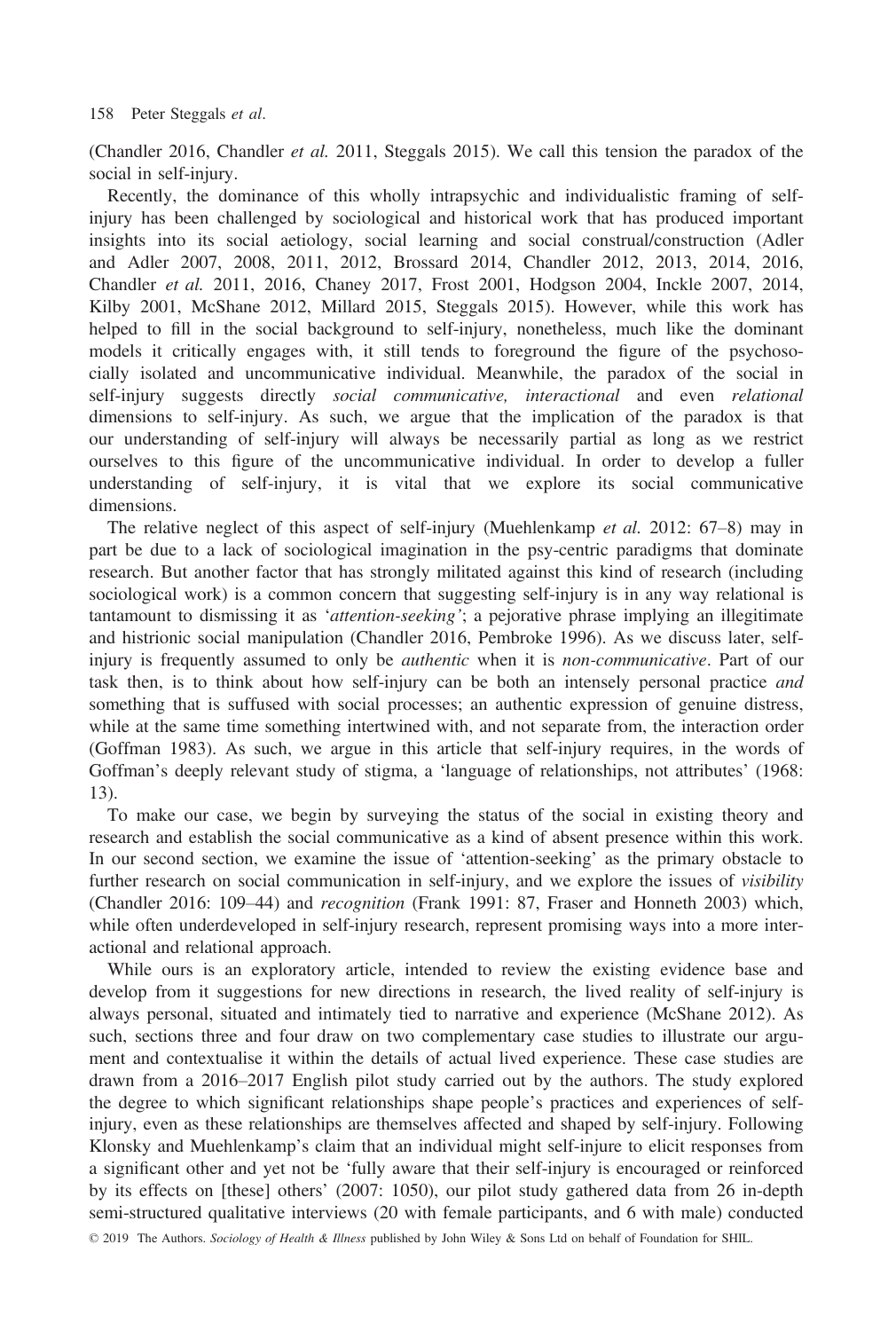not just with people who self-injure  $(n = 9)$  but also those in a variety of relationships with people who self-injure  $(n = 12)$ , and those who have had both experiences  $(n = 6)$ . In this way, we were better positioned to understand the interaction between self-injury and the relationships that constitute its immediate social context.

It is important to emphasise that our purpose in this article is more theoretical than empirical. Our case studies are not intended to empirically establish our argument but rather help illustrate how a focus on relationships, interaction and communication has the potential to reframe our understanding and productively shape further research into the lived experience of self-injury. We hope this theoretical article, using empirical examples for illustration, will demonstrate the value of the concepts that have informed our pilot study. And with this demonstration of concept established, we will provide a complete report on the empirical findings of our pilot study elsewhere.

Ultimately, we argue that we must reposition existing individualistic understandings of selfinjury within a broader social framework including a social communicative dimension. Challenging the prejudice of 'attention-seeking' is important in itself as part of reducing the stigma experienced by people who self-injure. But this challenge also helps us to explore how a broader framework could facilitate the development of alternative perspectives on self-injury, and new avenues for sociological research.

#### Violent communication

In her 1996 piece, Maggy Ross provides an interesting example of the paradox of the social in self-injury:

I know why I self-injure. I do it at times of extreme emotion: anger, self-hatred, stress, grief and guilt. I do it to punish myself. When I feel I am losing control, I reach for a razor and prove to myself that I can, at least, have control over my body ... The cuts are a visual expression of my distress. When I am lost for words, my cuts speak for me. They say – look – this is how much I'm hurting inside  $(1996: 13)$ 

In the first part of this testimony, Ross provides a powerful but familiar description of troubling emotions and psychological motives, with an emphasis on the intrapsychic nature of self-injury in stating that she reaches for a razor to 'prove to myself that I ... have control' (our emphasis). But in the second part, her explanation becomes subtly less individual and intrapsychic in its language: her cuts are a 'visual expression' that 'speak' for her. What does it mean to think of this private act as an inherently communicative one? And if Ross' selfinjury does indeed say 'look – this is how much I'm hurting inside' then who, on the outside, is this expression intended to reach? Whose gaze would recognise the 'language of blood and pain' and therefore understand and validate Ross' expression of her inner state?

As already noted, such descriptions are not uncommon. Indeed, the social has always been something of an absent presence in self-injury research. For example, with respect to *aetiology*, there is a well-attested 'role of pathological family relationships, parent–child discord and disrupted bonding in the risk of self-harm' (Gratz 2006: 239). Self-injury has also been positively correlated with knowing other people who self-injure (Hawton *et al.* 2006); a fact that has led to models of *social learning* (Hodgson 2004, Prinstein et al. 2009) and concerns over possible social 'contagion' within institutional settings (Crouch and Wright 2004) and through media exposure (Whitlock *et al.* 2009). Studies of social aetiology and social learning make an important contribution to understandings, but tend to leave the core intrapsychic model of selfinjury intact, and as such, the social paradox of self-injury unresolved.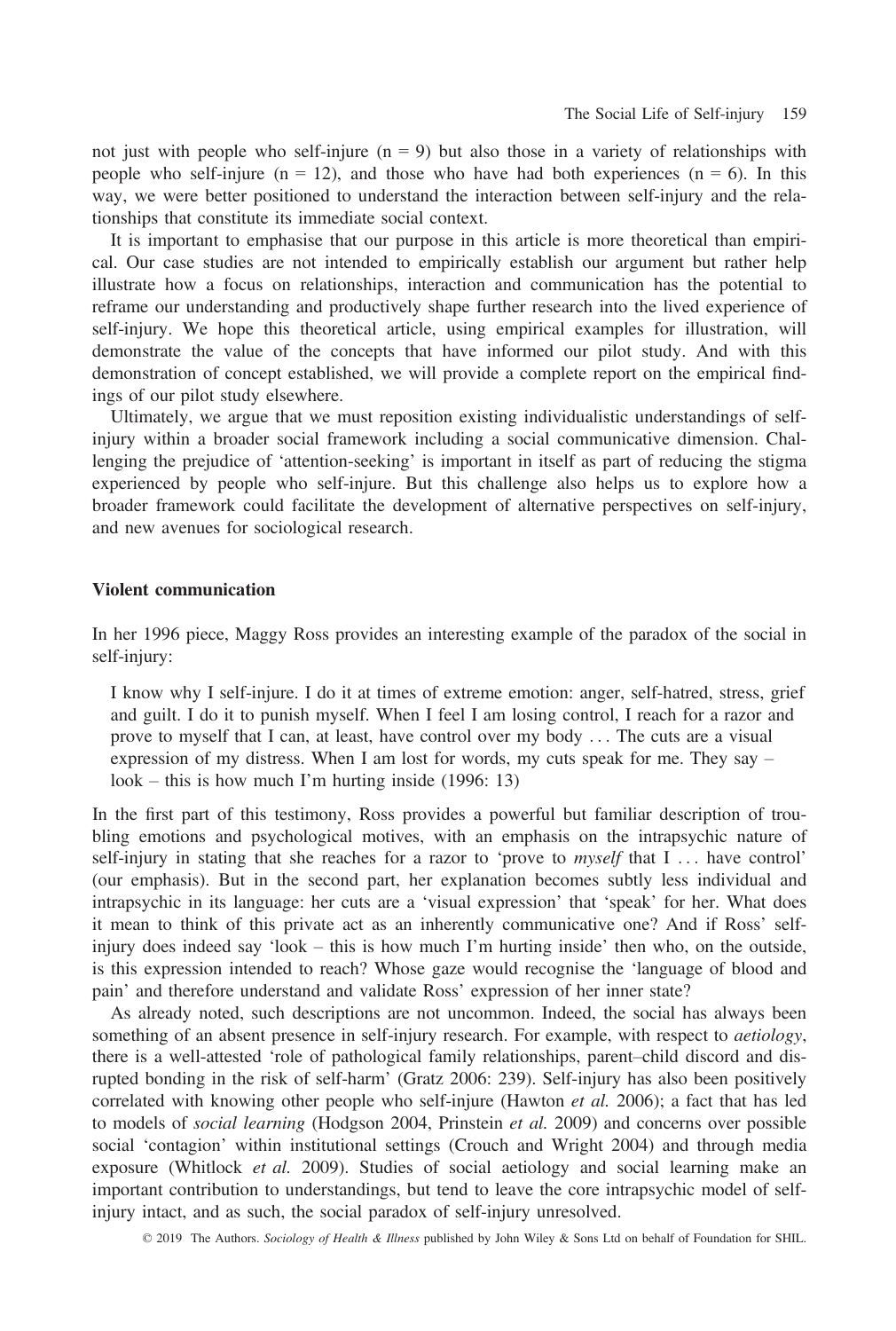Building on these understandings, sociological work has contributed fuller, more sophisticated accounts of self-injury in terms of sociocultural processes. Naturally these attempts have varied. At one end of the scale, for example, in Adler and Adler's work (2007, 2008, 2011), an emphasis on processes of *social construal* essentially maintains the intrapsychic model but argues that self-injury can be framed and articulated in different ways as public understandings and representations change and develop. At the other end of the scale, for example, in Steggals' work (2015), there is more emphasis on *social construction*, and the idea of self-injury as a kind of symbolic practice or 'idiom' of disorder. Here, self-injury is conceptualised as a culturally pre-packaged pattern of meanings and actions that shapes and directs people's experiences and expressions of distress and social estrangement.

Other sociological work falling between these positions has focused on the narrative and phenomenological dimensions of experience (Chandler 2014, 2016, McShane 2012), or on patterns of individual practice (Brossard 2014). But again, this sociological work, while certainly developing our understanding of self-injury in important ways, maintains a basic similarity to psy-centric approaches and so fails to resolve the social paradox. Although taking different roads to get there, both psy and sociological perspectives converge on the image of a painfully isolated individual, alone behind their bedroom door, cutting themselves in secret and with little thought for social communication of any kind.

This conceptualisation is perhaps not surprising. Self-injury is intensely personal; it is almost always conducted in private and frequently expresses feelings of social isolation (Smith et al. 1998, Solomon and Farrand 1996). But our suggestion here is not that this familiar conceptualisation is wrong, so much as it is partial and limiting. Ross' passage, for example, invokes a powerfully expressive aspect, although not directly communicative and interactional. Indeed, self-injury is often described through an expressive logic as a kind of symbolic externalisation; a showing, or making physical – making 'real' – a non-physical and inner pain (Chandler 2016: 117, Steggals 2015: 89–96). People who self-injure often question the validity of their inner experience, worrying that it does not describe real pain so much as reflect a narcissistic or histrionic defect of character. Expressing invisible inner pain as a visible bodily wound then, while acting as an emotional release, also provides a validation or authentication by drawing on the symbolic association of embodiment with the 'real' (Bendelow 2009). As Susan Kaysen, the author of Girl, Interrupted, puts it

I was trying to explain my situation to myself. My situation was that I was in pain and nobody knew it, even I had trouble knowing it ... It [self-injury] was the only way I could get through to myself ... I was demonstrating, externally and irrefutably, an inward condition (2000: 153, our emphasis).

In this imperative, to *show* we encounter self-injury as a kind of desperate bodily speech act, and uncover the core questions of the social paradox: does such an expressive action necessarily aim at social communication? If, by this recourse to the flesh, self-injury is supposed to make a definitive statement, and so authenticate a particular kind of experience and identity, is it enough for it to be witnessed only by the person who self-injures? Or is it something that ultimately (even if only ideally) seeks the validation of an-other?

Certainly, Babiker and Arnold have argued that self-injury is a form of self-communication; that '[a]n individual may feel self-injury to be a form of testimony; a way of being true to themselves and honouring their own experience [of past trauma]' (1997: 79). And as Bartky notes in relation to feelings of shame: 'I can become an object for myself; I can see myself as I might be seen by another, caught in a shameful act ... the Other before whom I am shamed is only – myself' (Bartky 1990: 85). But personal sentiments and the claims they make 'are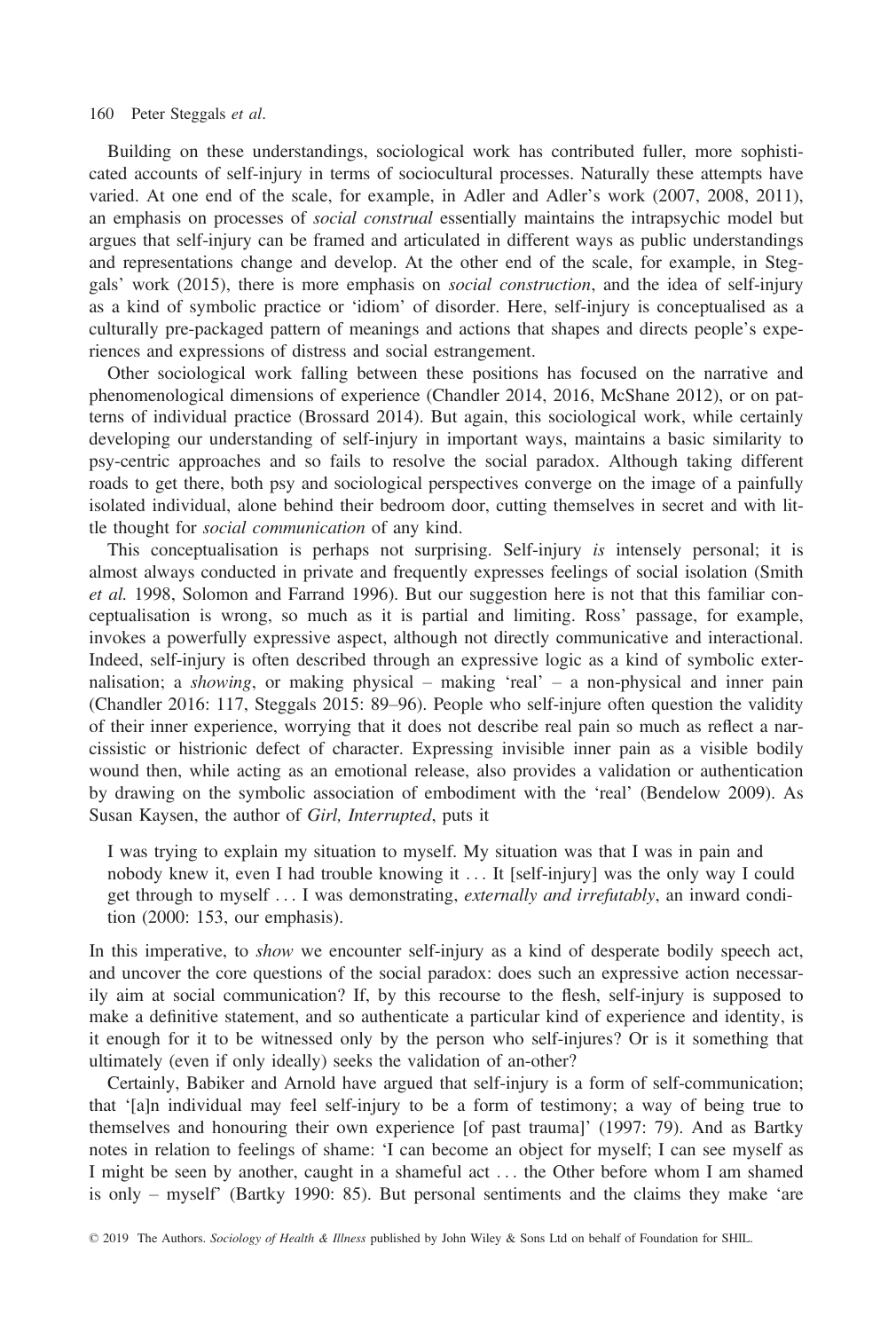never quite real until they are exposed to the reaction of others and tested for truth and legitimacy in symbolic communication' (Callero 2009: 51). A testimony is never fully a testimony until it has had its day in a public court. Self-communication may be important then, but it may also be a partial position; a compromise between the desire to be 'tested for truth and legitimacy' on the one hand (self-injury being recognised then, as a legitimate and legitimating testimony), and the fear of being found illegitimate and 'attention-seeking' on the other.

In fact, there is ample evidence that the communicative dimension of self-injury is, at least in part, something more than just self-communication (Brown et al. 2002, Rodham et al. 2004, Turner et al. 2012). Nock and Prinstein (2004, 2005), for example, have argued that some self-injury may represent a strategy for eliciting responses from others and for managing the social environment. Later work by Nock has argued that in many but not all cases, selfinjury may serve as a 'high intensity social signal' (2008: 159) where other possible types of communication or signalling (talking, yelling, crying) have not worked. This could happen where the signal is not strong, and the person who self-injures has struggled with effective verbal communication, or in situations where the signal is poorly 'detected', perhaps because it is drowned out by the general communicative and affective noise of the social environment.

The possibility that self-injury may serve interpersonal, interactional *and* intrapsychic functions, is evident in Hawton *et al.*'s (2006) schools study, which used a list of eight core motives to elicit participants' reasons for 'self-harm' (here implying both self-injury and attempted suicide). While 72.8% of respondents identified intrapersonal motives, such as getting 'relief from a terrible state of mind', a significant minority identified more overtly interpersonal motives. These included 'I wanted someone to know how desperate I was feeling' (40.7%); 'I wanted to find out whether someone really loved me' (31.3%); 'I wanted to get some attention' (24%); 'I wanted to frighten someone'  $(21.1\%)$  and 'I wanted to get my own back on someone'  $(14.3\%)$   $(2006: 55)$ . Likewise, Spandler (1996) lists numerous core assertions made by her participants which express interpersonal and even interactional sentiments such as 'I want someone to listen but I can't tell anyone', 'I want to talk about it but it's all about not being able to say anything and about there being no words for it', 'I want attention but I'm not worthy of it', 'I want people to notice and care but I hide it' and 'I want to approach people, ask for help, but that's a really hard thing to do and I can't guarantee it'll help' (1996: 103–4).

This evidence supports a conceptualisation of self-injury as involving a subtle and complex underlay of social and communicative, relational and interactional functions. Such a conceptualisation invites further exploration to enhance knowledge in this important area. Adding to sociological work on processes of social construal and social construction, this enhanced focus on social communication may be pivotal in dissolving the social paradox of self-injury. However, though the observation of this underlay is well documented (Feldman 1988, Klonsky and Muehlenkamp 2007, Nock and Prinstein 2004, Prinstein et al. 2009, Walsh and Rosen 1988), robust examination of its implications has been lacking. This may be because such questions are more sociological than psychological, but it may also reflect an (over)sensitivity to the potential for such conceptualisation to stray into accusations of 'attention-seeking' (Chandler 2016).

# Attention-seeking, recognition and visibility

The phrase 'attention-seeking' has negative and histrionic connotations, implying an unwarranted method for extracting kindness, sympathy and the benefits of the 'sick role' (Parsons 1951). Indeed, some of these connotations connect self-injury with the historical idiom and discourse of hysteria in a complex and contested genealogy of personal distress and social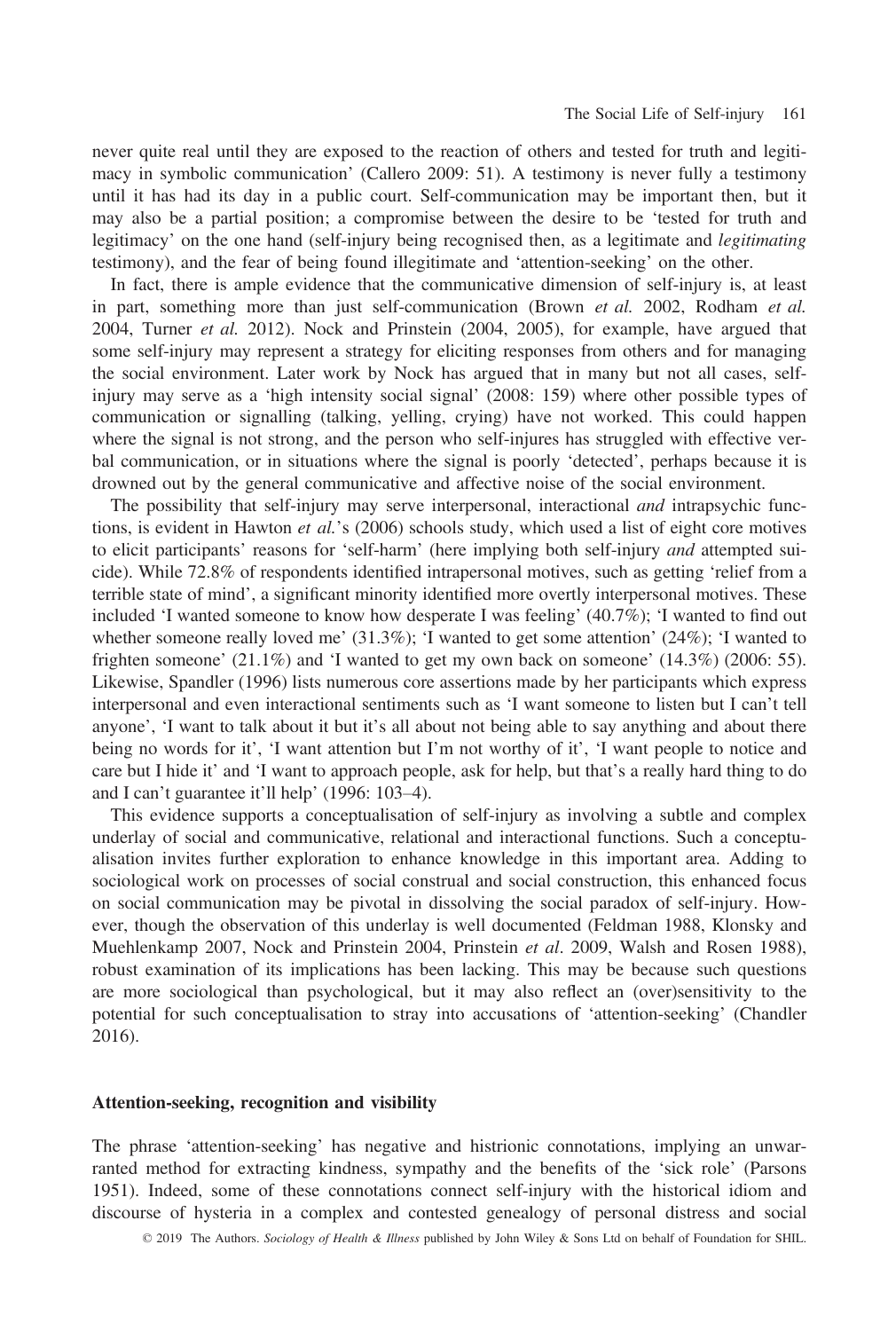discrimination (Steggals 2015: 33–5). Like hysteria, self-injury is culturally coded as being essentially feminine regardless of the biological sex or gender identity of the person self-injuring (ibid.). And just as 'attention seeking' has been applied as an unrestricted generalisation enabling dismissive views on self-injury (Crouch and Wright 2004), the same can be said for young women in general, who constitute both the biggest demographic group of people who self-injure, as well as the popular stereotype of 'the self-harmer'. But as Louise Pembroke counters with considerable power:

What is attention-seeking? I know that I do not seek the degradation I have received in Accident and Emergency, neither do I want to be treated with sympathy nor pity ... If I wanted 'attention' in an exhibitionist way, it would be much easier and pain-free to walk into the middle of the street and remove my clothes. I would not need to cut up my body' (1996: 44-45)

Most user groups, such as the *National Self-harm Network* and *Self-injury Support*, and many writers (McAllister 2003) regard the idea of attention-seeking as a pernicious myth. As Pembroke suggests, the implicit moral assessment of the phrase 'attention-seeking' invokes connotations of psychological weakness and dependency, mixed with a fraudulent and selfish social manipulation. The resulting sensitisation to any suggestion that self-injury is anything but wholly individual, secret and private is understandable in this context. Indeed, many see the privacy of the practice as the guarantor of its authenticity (Chandler 2016), with non-private elements leading to categorisation as inauthentic and attention-seeking (Scourfield *et al.* 2011). If self-injury is in part then, as we have suggested, an attempt to communicate and hence *au*thenticate a particular kind of inner experience, it is peculiarly frustrated by the fact that any such communication can all-too-easily be read as evidence that no 'real', authentic – and hence *authenticating* – self-injury has occurred.

Still, as Chandler has noted '[s]cratch the surface, and the idea of 'private' self-injury becomes contested: private to who, secret from who?' (2016: 197–98). Reversing the standard framing, she suggests that 'the continued valorisation of privacy and secrecy maintains a cultural account where self-injury is viewed as private, secret, and therefore visible self-injury is subject to negative readings: "manipulation", "attention-seeking" – "inauthentic"' (2016: 198, her emphasis). So, while self-injury – or at least a claim to it – as a kind of social manipulation is conceivable (and the status it now carries in the public imagination does make it available for multiple aesthetic or identity projects) it nonetheless seems likely that if someone is willing to mutilate themselves then they are probably motivated by a significant felt need, regardless of how secret they keep their injury.

Pembroke also reframes the issue, arguing: 'if "attention" means being listened to and taken seriously, then along with the rest of the human race I'm attention-seeking' (1996: 44–5). She continues 'consideration should be given to what attention [a person who self-injures] ... needs'. For some people self-harm is a form of communication to voice things that cannot be said (1996: 45). Testimony from Spandler's study supports this interpretation:

I just wanted someone to listen ... [but] no-one really knew about it because I hid it ... All I wanted was someone to listen, to be taken away from the situation, someone to notice without me having to tell them. You need attention – there's something drastically wrong but you can't actually say to anyone 'look I need your help' so you tell in another way (1996: 105-6)

Far from implying histrionics then, 'attention' could be something that, as one participant from Steggals' study describes it, exists between 'the desire for self-effacement and the desire, not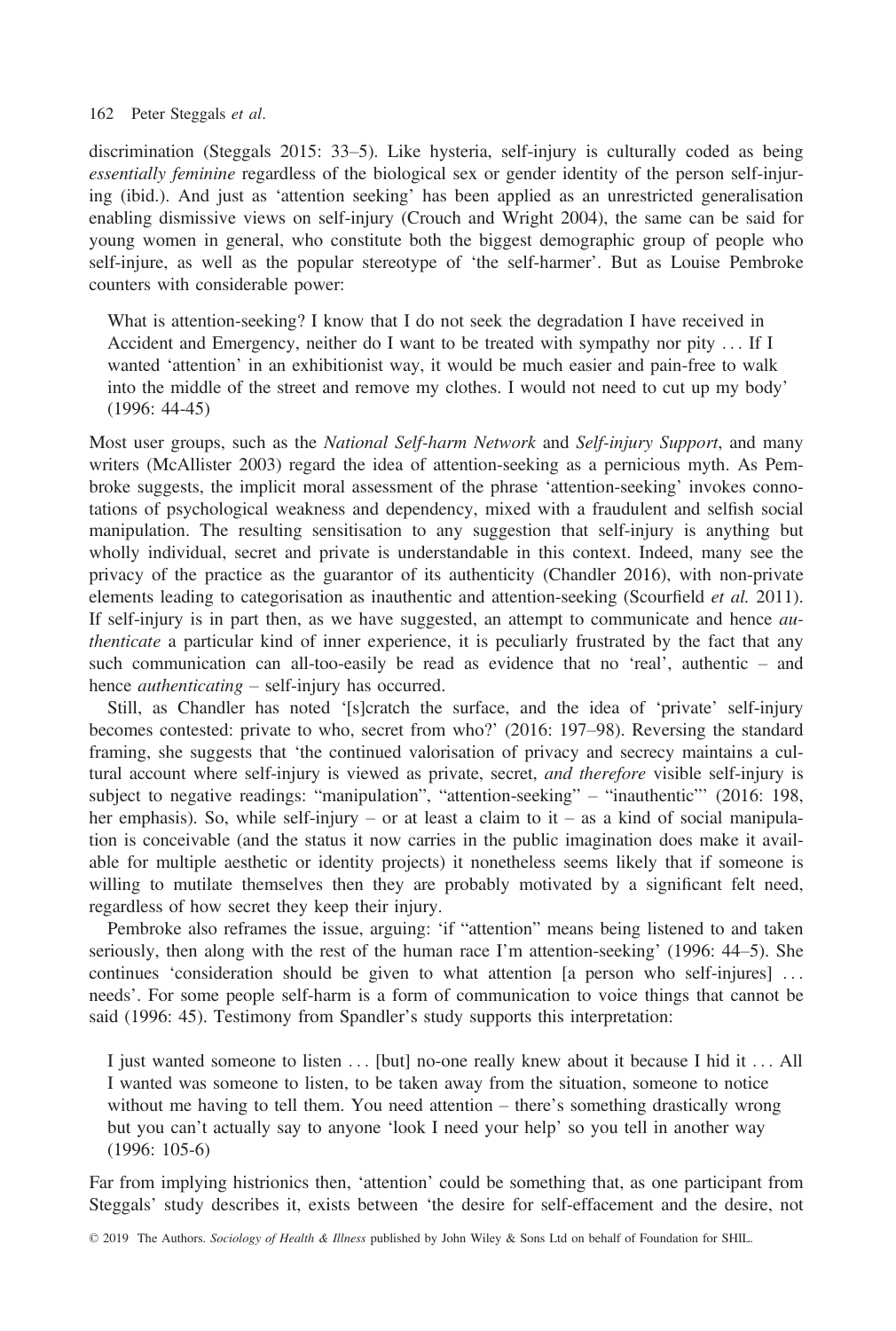to be looked at exactly, but just to be recognised' (2015: 160, our emphasis). Recognition has more usually been considered in terms of claims to be considered a full and worthwhile member of a polity (Fraser and Honneth 2003; also Lawler 2005). But while one set of claims to be taken seriously may be made on the basis of citizenship, and another set of claims may be made, as here, on the experience of authentic and authenticating distress, there is a sense in which both cases imply a deeper demand: that the subject be recognised, as Arthur Frank puts it in his discussion on recognition, 'as fully human' (1991: 87). As one person put it to Hewitt: '[c]utting seems to be a great self-destructive attempt to become human. To gain recognition, to prove to someone that I matter, and that I bleed too' (1997: 57).

Self-injury then, rather than being attention-seeking in the pejorative sense, is better understood as containing a powerful and desperate self-communicative and social communicative imperative; and it may in fact be attention, as recognition, which is desired and demanded (Crouch and Wright 2004). The complication is that this desire is likely to be frustrated in contexts where obviously communicated self-injury is misinterpreted as evidence of inauthenticity. Under such conditions self-injury can become, as Steggals notes

like a letter that has been written but not sent, set aside in a safe place with the possibility that it may be sent in the future and with the hope that by then the recipient will be able to understand it, to recognise the truths that it contains ... The writing of this letter, of inscribing 'please help me' onto the body, would seem in and of itself to often be enough, at least for the immediate psychological needs of the person (2015: 160)

This may be true, but it is also true that the letter, even if it is kept hidden for a while, does seem to have a habit of being at least shared, and perhaps even delivered. Most self-injury does not remain strictly secret (Muehlenkamp et al. 2012) but becomes subject to a complex and ambiguous play of revealing and concealing, or what Chandler calls 'visibility' (Chandler 2016: 109–44). The underlying logic of this process is that an act of showing enables communication, but works only because it is not framed as a deliberate act of communication or 'attention-seeking' (i.e. it shows, but it is not seen to show).

Most forms of self-injury leave marks on the skin, which already endangers secrecy through their potential visibility. In addition, self-injury is often enacted ambiguously across the borders of the inner/outer divide, sensitising the public/private boundary. Brossard (2014) for example, talks about 'virtual opportunities to "seek help"' (2014: 568) where those about to self-injure stage imaginary social scenes in which their intentions are disclosed in the hope of eliciting understanding and even intervention. He reports that some of his participants might go to the supermarket to buy razorblades, hoping that the cashier would realise what they were doing and intervene (ibid). We could add other examples: using unconvincing explanations for visible scars (an infamous example being: 'the cat did it'); leaving bloody clothes in a shared laundry basket; leaving out blood-stained tissues and towels; inadequately hiding self-injury kits; seeking medical attention for physically superficial wounds; injuring oneself in public restrooms; wearing clothes that reveal scars; or, conversely, hiding scars in highly conspicuous ways such as under heavy, long-sleeved clothing on hot summer days. Chandler talks about how she maintained a 'self-narrative that I had 'always' kept my self-injury secret' nonetheless:

[a]t one point, in my mid-teens, I had cut my face and hand – injuries that were inevitably seen by others. Further, throughout the time I injured myself, the wounds would be 'revealed' on occasion, sleeves would ride up my arm, people noticed, stories of explanation had to be provided, cats were blamed (2016: 134)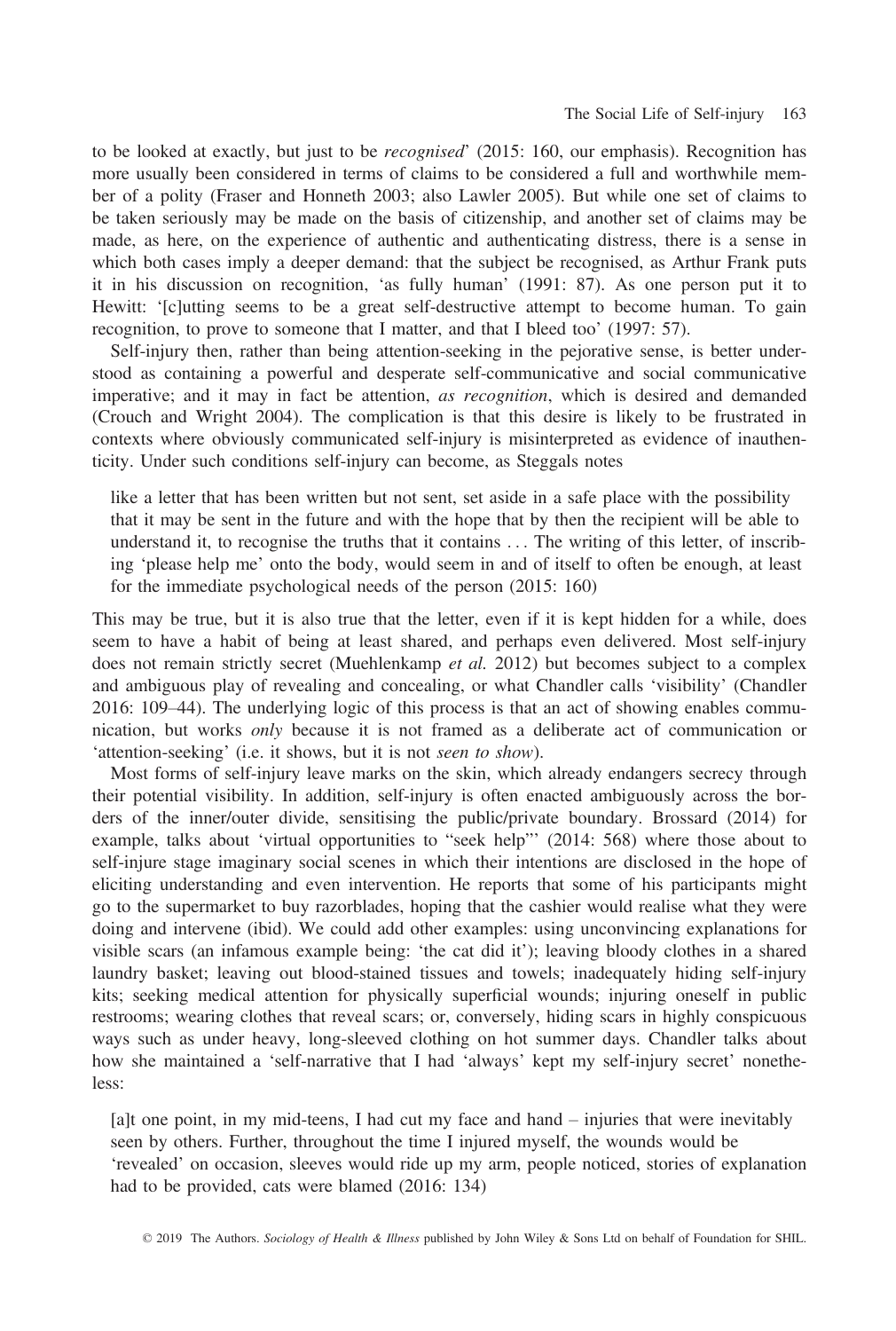She concludes that although 'I had been clear my injuries were never about 'attention-seeking' – they nonetheless did attract 'attention' and were not always 'hidden'' (2016: 134). In addition to such examples, it should also be noted that many people who self-injure participate in digitally mediated communities in which they may publicly discuss and even display their self-injury (Adler and Adler 2008, Whitlock et al. 2009). The presence of self-injury–related content on social media platforms is of course a controversial and contested issue, as highlighted by the recent Instagram ban on self-injury images (Chandler 2019), but it is also a useful reminder that this personal practice can include a definite public dimension.

These twin issues of recognition and visibility then, while present as observations in research findings, are largely absent from explanatory models of self-injury. Together these concepts help demonstrate that self-injury is a complex area of social practice that works across and between the borders of the inner/outer and private/public distinction, and even the intentional/unintentional. The social politics of recognition, and the play of visibility, suggest that ambiguity and ambivalence play a critical role in how self-injury is conceptualised and undertaken. Revealing and concealing do not form a discrete binary choice (Chandler 2016), but rather represent two poles in personal dilemmas where agency and action take on a confused and confusing indeterminacy. We argue that self-injury undermines the strict demarcation of the psychological from the sociological, and indeed undermined any straightforward inside/outside dichotomy. Self-injury is a personal act, yet simultaneously a part of a person's relational life and interwoven with the interaction order: that domain of virtual or actual copresence, structured by social rules that are largely unthinkingly observed (Goffman 1983). Self-injury is therefore a rich resource for sociological investigation, if we approach it as something occurring within, and having effects across, networks of relationships.

To illustrate this key argument and the themes that support it, we utilise here two case studies. These case studies help to demonstrate the need for a sociology of the social communicative dimension of self-injury, and to contextualise our theoretical discussion in the context of lived experience. Here, we shall briefly examine the case of Debra, a 23-year-old woman who reports self-injuring between the ages of 12 and 15, and then again from 18 to 22; and that of Rachel, a 47-year-old school nurse, and the mother of two daughters, the younger one of whom, Mia, has a history of self-injury that began when she was 13 or 14 years old (these case studies have been anonymised). These two particular cases have been selected because, while Debra and Rachel are unacquainted, their cases mirror and reflect one another from both sides of self-injury's social equation: Debra as a young teenager beginning to self-injure, and Rachel as the concerned mother of a young teenager who is self-injuring. Of course, real cases are always multi-dimensional, the product of a complex interaction of factors, with many possible aspects that could be explored further. However, our interest here is strictly illustrative: to show how the argument we have developed here, through a critical engagement with existing research, has significant potential to inform a more nuanced analysis of lived experiences.

#### Case Study 1: Debra

For Debra, her self-injury is 'definitely tied into' her relationships. She describes three close relationships that produced emotions that were both strong and frightening to her. They were emotions that she struggled to 'process', threatening to overwhelm her sense of self-control and even her sense of individual selfhood. The emotional product of these relationships was often anger, which she controlled through acts of self-injury, although other factors were also important, including 'the big questions' about what she will do with her life, and the sense of being 'lost' that comes with not knowing the answer. Her self-injury began at school and was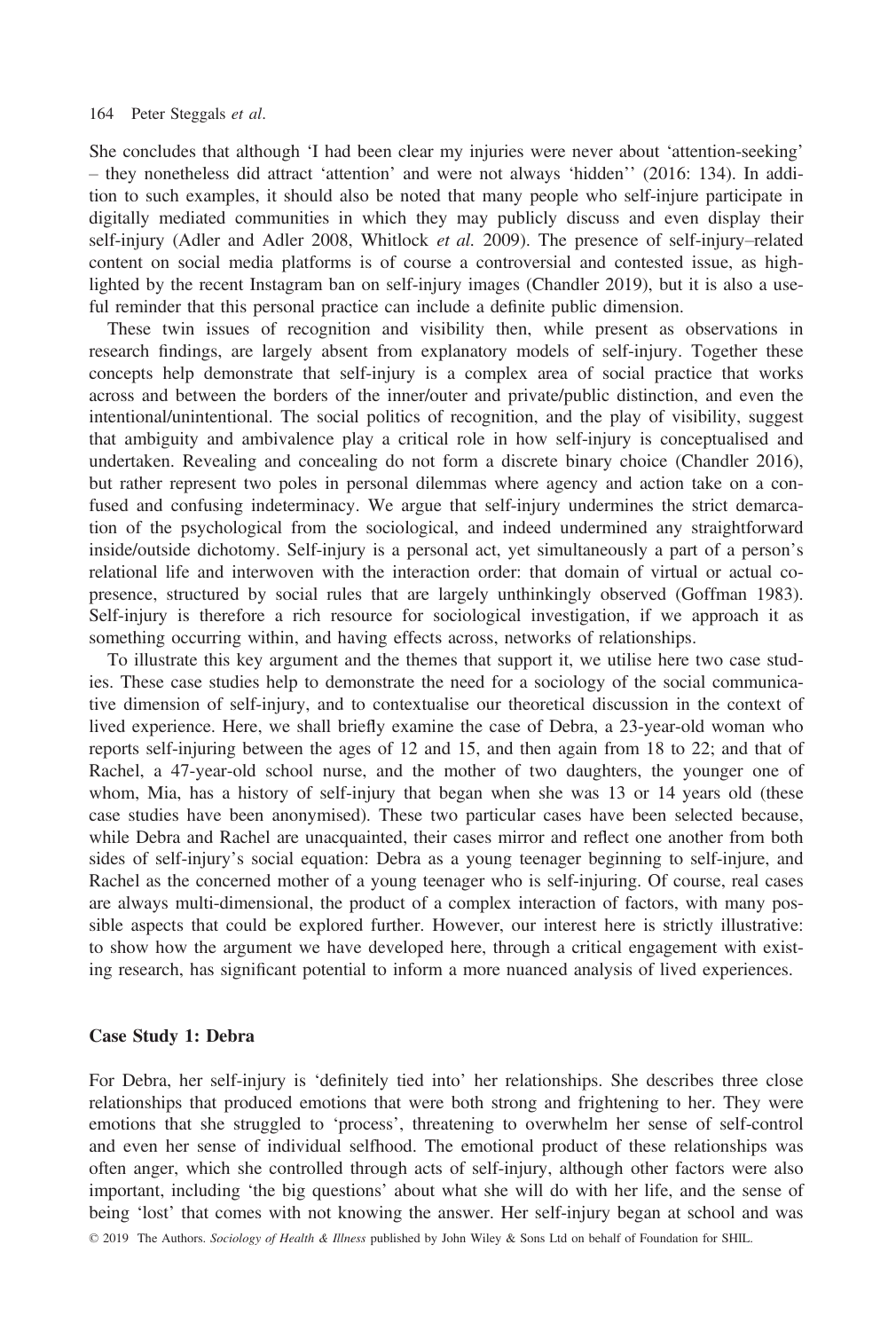especially connected with her 'obsessive' and troubled relationship with her best friend who also self-injured. A period of little or no self-injury between the ages of 15 and 18 was initiated by her breaking off this relationship. She began self-injuring again when she went to university, following a short intimate relationship which she reports 'did not go well at all and kind of damaged my self-esteem', and continued through a longer intimate relationship that had ended a year before her interview.

When Debra first began to self-injure, she tellingly tried to keep it a secret from everyone but her best friend. 'I wanted her to see' she explains

But I was hoping as well that it would bring us closer together or, or something ... or just to get attention from her I guess or, um, yeah, some kind of affection. Yeah, it was strange that it was sort of a way that we used, we used it as a way to get affection from people; so, we wanted people to feel sorry for us ... [just] so they know that you're suffering I guess ... It's a wordless way of showing that you're not okay.

Debra's wonderfully neat description of self-injury as 'a wordless way of *showing*', highlights the social communicative function that lies behind it. In response to the question 'what's wrong with words?' Debra describes what Kilby (2001) has called the 'failed promise of language', the sense of being unable to articulate, and as such understand, feelings in the terms provided by conventional language. She traces this to her childhood, and explains that, following the death of her mother's partner: 'I kind of went through this trying-not-to-show-anyemotions phase'.

Steggals: Yeah, was that sort of being strong for your mum or ...?

Debra: Yes, I think so, because a lot of people told me in that period that that's what I should be. Um, and that I should look after her and stuff and I kind of, yeah, I guess I took that on at nine-years-old which then led to not being able to deal with emotions later in life ... on our whole, er, mum's side of the family it's very um, not talking about emotions. That's always been quite a big thing and even now, like, we don't talk about things that involve emotions and I guess that fed in, in a way, to my not being able to process emotions, and that's what potentially led me to er, use, yeah, harming as a way of feeling something.

Arthur Frank (1991), in describing the 'communicative body', explains that when ordinary language fails in this way, it is typically the body that 'breaks out of [the] codes' that have silenced the subject, seeking instead to 'find self-expression in a code of its own invention' (1991: 85). Or, as Hewitt puts it: 'gesture replaces language. What cannot be said in words becomes the language of blood and pain' (1997: 58): a wordless way of showing. Certainly, what is being shown here is a testimony of suffering, of what Debra feels is her authentic inner truth. But interestingly, in the context of talking about one of her later intimate relationship, the purpose of this showing appears to go beyond recognition alone, and implies recognition in service to a social and emotional bond.

- Steggals: But you were saying about showing somebody the depth or strength of your feeling as well; is part of it wanting him to see, in a way, what he had done to you or how much you felt?
- Debra: Yeah, and, yeah; how I was hurting. Um, I guess, I don't know if to a rational person that, like now I know that that's not something that's ever going to work to make somebody love you, but I guess as an irrational person, um, you kind of do anything don't you?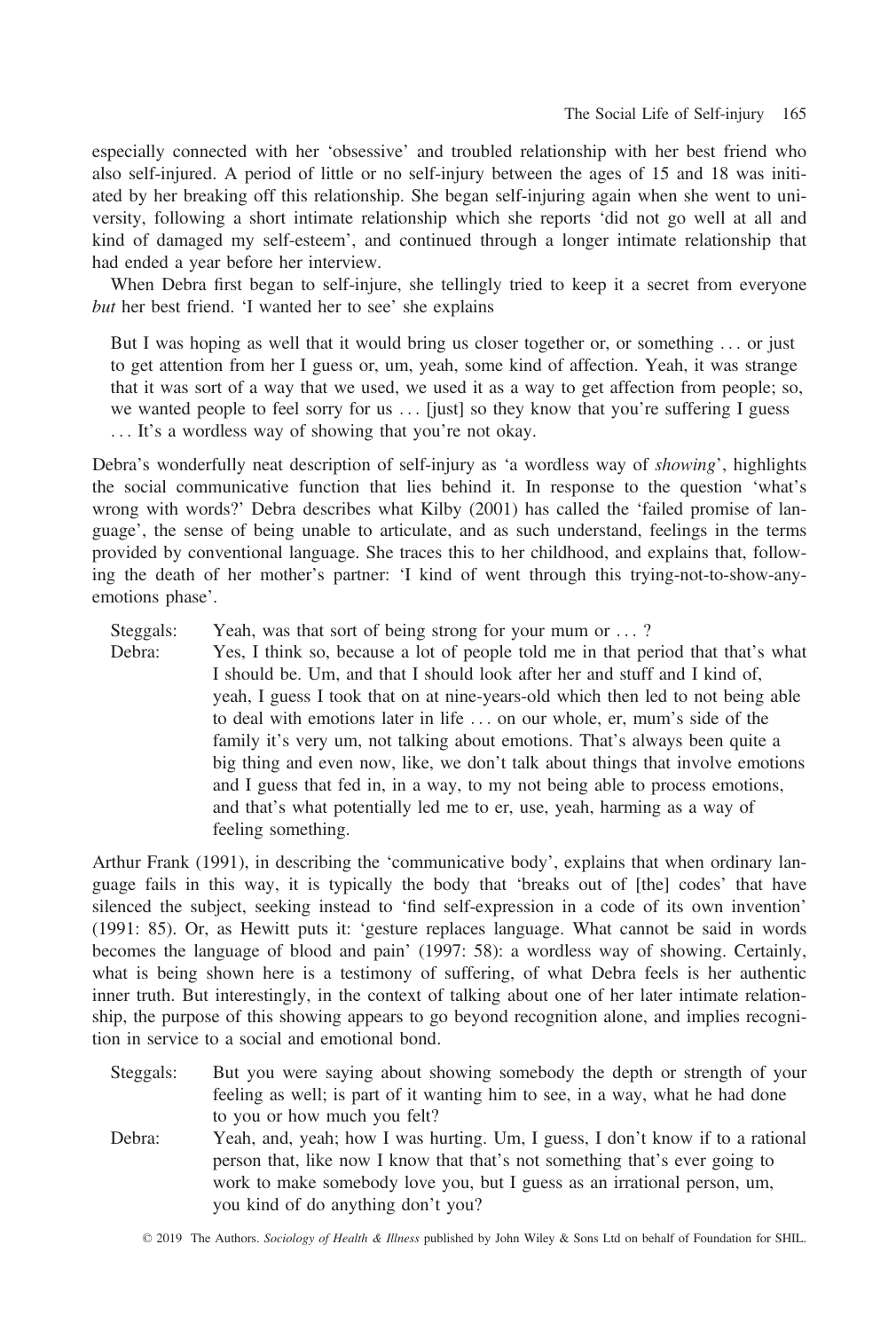Both this later intimate relationship, and her earlier intense relationship with her best friend then (as well as Debra's understanding of her best friend's own self-injury), were characterised by experiences of self-injury focused on eliciting 'some kind of affection'. This raises an interesting question: is the desire for recognition not only about a sense of self-validation but also the particular person you want validation from? Could this desire, and the sharing of the secret of self-injury, serve to (re)negotiate and strengthen a social bond? To explore this further, we turn to our second case study.

# Case Study 2: Rachel and Mia

Rachel participated in an interview as the mother of Mia, who had a history of self-injury. Mia's self-injury was therefore described to Steggals by Rachel, who characterised it as part of Mia's broader pattern of unhappiness including depression, two suicide attempts, and a period of food-refusal. Rachel was uncertain about what had caused this unhappiness, although she said that Mia has always maintained that it was the product of peer bullying. Rachel's account certainly echoes the 'failed promise of language' as her earlier relationship with Mia disintegrated, and both communication and contact between them began to break down. Indeed, the most striking element of Rachel's story is how pronounced these issues of communication are, as alternative forms of communication evolved to fill the awkward social space that opened-up between them. Mia's self-injury is the obvious first example, the recourse of Frank's communicative body, mediated by the ambivalent and ambiguous displays of visuality noted earlier. As Rachel tells the story of how she discovered her daughter's self-injury:

She was lying in the garden with um, she got, she'd been upstairs, got changed and she'd got a little strappy top on, and she'd got her arms behind her head, lying in the sun. And I walked up to her and I thought 'oh my gosh she's got, you know, she's got scarring down her arms' ... She knew I'd clocked it, she'd know, but she'd obviously, she'd put a strappy top on, so she must have known I was going to see that day ... Um, so you know, whether that, that element was, you know, she was ready to, to share that information with me I guess.

But while Mia's self-injury may have been known, it was not public: Rachel immediately acted to keep the fact from her own mother, as well as Mia's sister and father. The ideal poles of secret and shared then, do not map perfectly onto the equally ideal poles of private and public, and a shared secret is still a secret nonetheless. But even within the context of this shared secret, communication between Mia and Rachel was not yet restored. Mia would not speak directly about her issues with Rachel, although she did begin to send messages through her CAMHS worker. And for her part, Rachel found that she could not speak about the self-injury.

I couldn't really say the words when I first found out, I couldn't use the word 'self-harm', I couldn't, or 'hurt yourself', or 'cut yourself'; I couldn't use those words, they couldn't come out of my mouth, they were too painful

The failure of language spread then, with the secret itself, from daughter to mother. But, in time a new form of communication developed. Rachel, on the pretext of cleaning Mia's room, would search for hidden razor blades and would let Mia know what she had found. While these items were hidden, the fact that Mia knew her mother was going into her room, taken together with the fact that these items continued to be left there, raises some of the same issues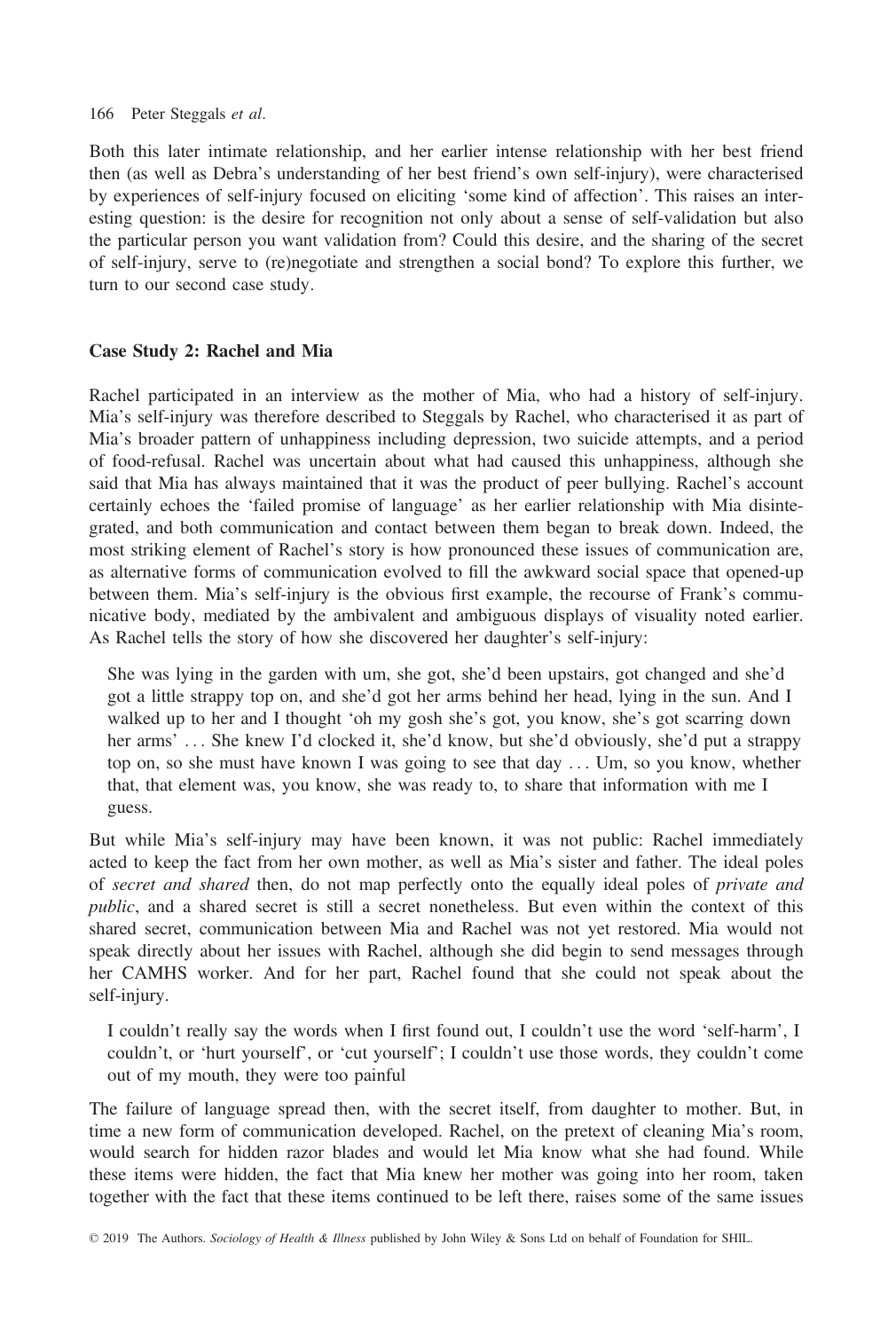around ambiguous communication and visuality that Mia's original display of her self-injury also raised. Indeed, Mia told her CAMHS worker to tell Rachel where to find some old suicide notes that she had written. In this way, Mia's bedroom became a kind of alternative bulletin board in which things left, and things discovered allowed for some controlled and largely wordless way of showing; an alternative mode of communication.

In time Rachel and Mia developed a more sophisticated 'wordless way' of communication that Rachel refers to as 'the code':

So, she would send me, we had codes, so if she was going to cut at night she would send a code on my, by text, to say she was feeling like she needed to cut. Um, and we had an agreement at that point that, if she sent me that text, I'd go upstairs to her and, you know, we'd try some strategies.

[W]e had a little code system for all of it. And we devised it together. So, it was 'sad face' if she was thinking about self-harm, or, you know, it was a kiss, an 'X' if it was something else. And we, it was a Morse, it was almost like a Morse code.

This code, delivered by text or by leaving notes on the kitchen table, provided different symbols, resulting in different prearranged responses and strategies. This brilliantly provided them with a wordless form of communication and coordination that circumvented the issues that had come to weigh down ordinary language. As Rachel explains:

I couldn't say the words, I couldn't say the words and I couldn't talk about it ... these words are really hard to say out loud, and if I can't say them, you may not be able to say them either.

Over time the code allowed Rachel to feel a new confidence in her relationship with her daughter, and even helped Mia to stop self-injuring. As Rachel explains this, she says that people who self-injure 'can't express [their feelings] in words and [their self-injury is] a strategy they're using, so actually, we found a different strategy'.

Returning to the question we were left with at the end of Debra's story, Rachel believes this renegotiation of the social and emotional bond between her and Mia certainly did strengthen their relationship:

it was almost really special. And I'd, I'd say that um, also, I actually felt I grew a lot closer to her ... I actually feel closer. There's an ultimate bond there, now, or another bond, on another level ... I do feel that I, actually, again, the silver lining is that I did form a different relationship, and a much more honest relationship.

# **Conclusion**

Whilst illustrative case studies do not allow the same level of theoretical generalisation as an inductive analysis of a broad data set, they do facilitate a more in-depth demonstration of the conceptual argument we have presented; and thereby provide insight into how the analysis of empirical data could be developed by reframing self-injury as  $-$  at least in part  $-$  an issue of social communication. What Derbra and Rachel's testimony illustrates – through the failure of ordinary language, its replacement by the alternative semiotics of the communicative body and the renegotiation of language (and relationships) through other forms of expression – is that self-injury is intimately, although not exclusively, connected with issues of both self- and social communication.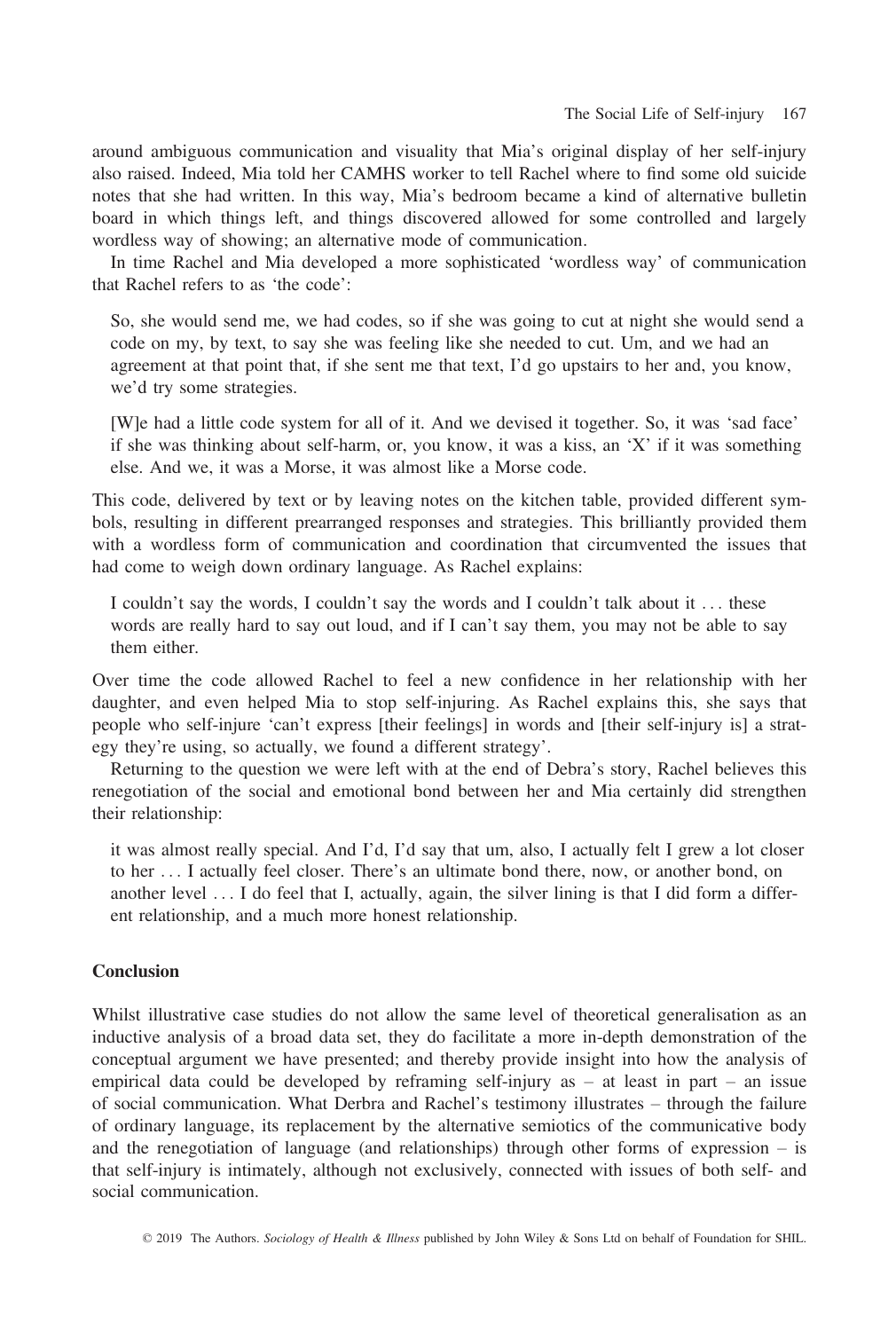The paradox of the social in self-injury then, is a tension that is likely produced more by how we frame the practice than by anything inherently confused and confusing about self-injury. If our ability to resolve the paradox is limited by the overly intrapsychic models that dominate our thinking, then it is this way of modelling both self-injury and subjectivity that we must overcome. The sociological literature has already begun this work, but the presence of social communication in self-injury suggests that we need to go much further. We need to understand self-injury as something that is not only social in its formation but also in its ongoing daily practice. But we also need to disrupt the traditional Western model of subjectivity that informs the exclusively intrapsychic paradigm (Chandler 2016, Steggals 2015). The monadic, self-sufficient individual, or homo clausus (Elias, 2000 [1939]), and the whole binary structure of inner/outer, individual/ social and private/public that goes with it (Callero 2009, Derrida 1982) must be reframed as *pat*terns of enacted and embodied values rather than as ontological givens.

As we have seen, one possible model to shape this further work would be Frank's concept of the 'communicative body' (1991), in which the body, contra homo clausus, is essentially 'dyadic', socially 'contingent' and 'other-related'. Echoing Nock's observations about 'high intensity social signals', Frank argues that it is when narratives of silenced – which is to say, *unrecognised* – selfhood, of vulnerability and suffering, 'are spoken from ... the body that they can be shared most readily' (1991: 89, our emphasis). Perhaps this is precisely because the language of the body is, as we have seen, located ambiguously between intention and accident; between conscious (and hence deliberate) action, and unconscious (non-deliberate) symptom. There is anxiety associated with the dilemma of disclosing oneself in the hope of recognition on the one hand, or else concealing oneself to avoid a failure of recognition – and the rejection of self that this implies – on the other. This anxiety may be partially managed by using a bodily strategy of expression (self-injury) that is indeed communicative, but that falls short of being a fully deliberate, intentional communication. Only further sociological research into the social communicative dimension of self-injury will improve our understanding. And such sociological work also carries clear implications for practice, especially if it can be carried out in partnership with clinicians. Indeed, a deeper understanding of the communicative dimension of self-injury will help inform clinical approaches to care, such as integrating personal coping strategies with those based on people's available social support network. Such research is clearly needed. Whenever the body speaks it is important, and however the body is speaking in self-injury, it seems clear what the message is: I'm in pain, I matter, I deserve recognition.

Address for correspondence: Peter Steggals, School of Geography, Politics and Sociology (Sociology), Newcastle University, 18 Windsor Terrace, Newcastle upon Tyne NE1 7RU, UK. E-mail: [peter.steggals@newcastle.ac.uk](mailto:)

#### Acknowledgements

The authors thank the editors and the anonymous referees for their helpful comments and support in producing this article. The research on which this article is based was funded by a Wellcome Trust Seed award (reference 201617/Z/16/Z): we thank the Wellcome Trust for their support. Finally, we also thank all the research participants who generously provided their time and energy to help us explore this important issue.

## References

Adler, P. and Adler, P. (2007) The demedicalization of self-injury: from psychopathology to sociological deviance, Journal of Contemporary Ethnography, 36, 5, 537–70.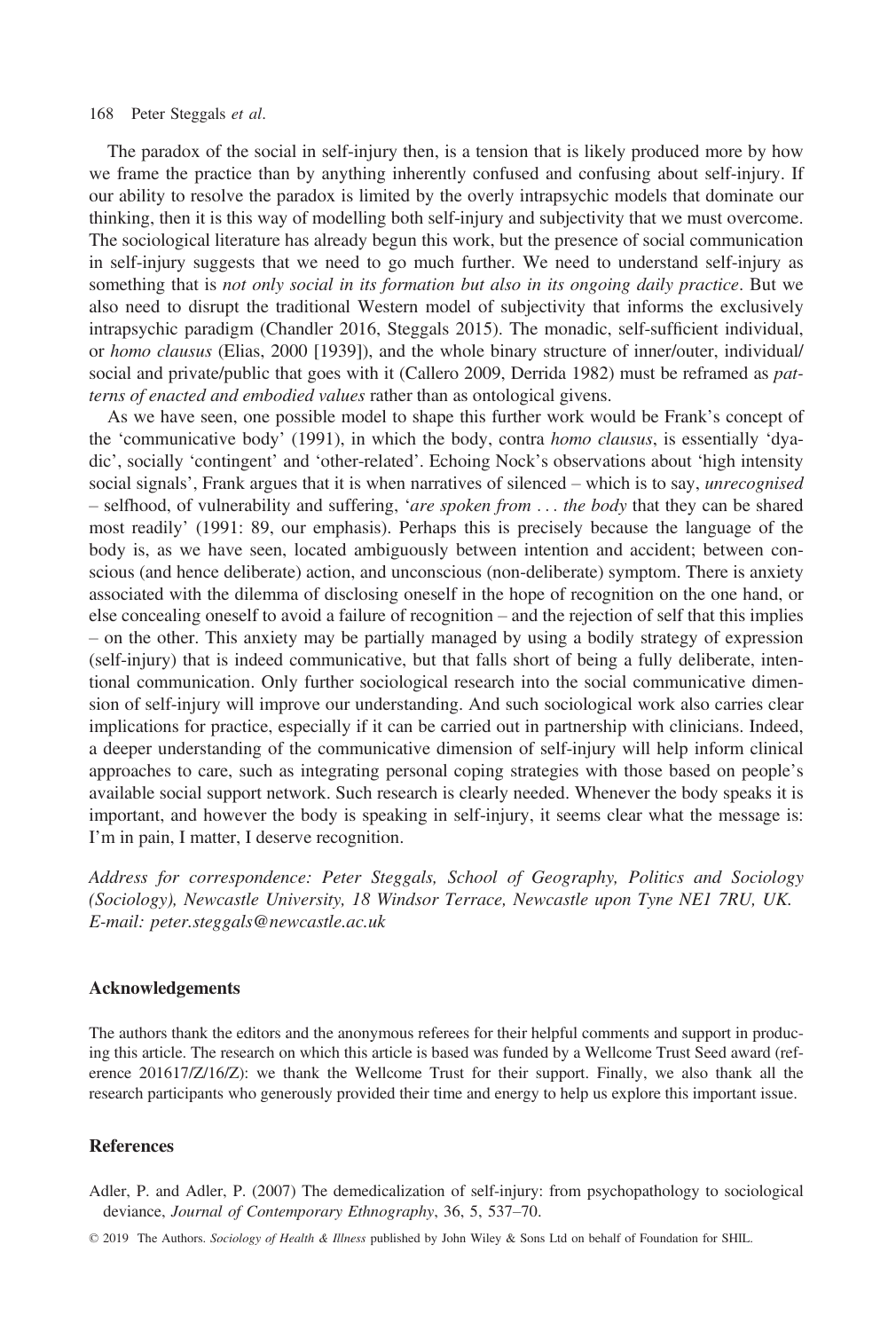- Adler, P. and Adler, P. (2008) The cyber worlds of self-injurers: deviant communities, relationships, and selves, Symbolic Interaction, 31, 33–56.
- Adler, P. and Adler, P. (2011) The Tender Cut: Inside the Hidden World of Self-Injury. New York: New York University Press.
- Adler, P. and Adler, P. (2012) Self-injury in cyberspace, Contexts, 11, 1, 58–9.

Babiker, G. and Arnold, L. (1997) The Language of Injury. Leicester: British Psychological Society.

- Bartky, S. (1990) Femininity and Domination: Studies in the Phenomenology of Oppression. New York: Routledge.
- Bendelow, G. (2009) Health, Emotion and the Body. Cambridge: Polity.
- Brossard, B. (2014) Fighting with oneself to maintain the interaction order: a sociological approach to self-injury daily process, *Symbolic Interaction*, 37, 4, 558–75.
- Brown, M.Z., Comtois, K.A. and Linehan, M.M. (2002) Reasons for suicide attempts and nonsuicidal self-injury in women with borderline personality disorder, The American Journal of Psychiatry, 152, 1788–93.
- Callero, P.L. (2009) The Myth of Individualism. Lanham: Rowman & Littlefield.
- Chandler, A. (2012) Self-injury as embodied emotion work: managing rationality, emotions and bodies, Sociology, 46, 3, 442–57.
- Chandler, A. (2013) Inviting pain? Pain, dualism and embodiment in narratives of self-injury, Sociology of Health and Illness, 35, 5, 716–30.
- Chandler, A. (2014) Narrating the self-injured body, Medical Humanities, 40, 111–6.
- Chandler, A. (2016) Self-Injury, Medicine and Society. Basingstoke: Palgrave Macmillan.
- Chandler, A. (2019) Seeing self-harm as an embodied social practice. Sociological Review Blog. Available at [https://www.thesociologicalreview.com/blog/seeing-self-harm-as-an-embodied-social-practice.](https://www.thesociologicalreview.com/blog/seeing-self-harm-as-an-embodied-social-practice.html) [html](https://www.thesociologicalreview.com/blog/seeing-self-harm-as-an-embodied-social-practice.html) (Last accessed 28 April 2019).
- Chandler, A., Myers, A. and Platt, S. (2011) The construction of self-injury in the clinical literature: a sociological exploration, Suicide and Life-Threatening Behaviour, 41, 98–109.
- Chandler, A., King, C., Burton, C. and Platt, S. (2016) General practitioners' accounts of patients who have self-harmed: an qualitative, observational study. Crisis: The Journal of Crisis Intervention and Suicide Prevention, 37, 42–50.
- Chaney, S. (2017) Psyche on the Skin. London: Reaktion Books.
- Crouch, W. and Wright, J. (2004) Deliberate self-harm at an adolescent unit: a qualitative investigation, Clinical Child Psychology and Psychiatry, 9, 185–204.
- Derrida, J. (1982) Margins of Philosophy (Bass A, Trans.). Chicago: University of Chicago Press.
- Elias, N. (2000 [1939]) The Civilizing Process (Jephcott E, Trans.). Oxford: Blackwell.
- Feldman, M.D. (1988) The challenge of self-mutilation: a review, Comprehensive Psychiatry, 29, 3, 252– 69.
- Frank, A. (1991) For a sociology of the body: an analytical review. In Featherstone, M., Hepworth, M. and Turner, B.S. (eds) The Body: Social Process and Cultural Theory. London: Sage.
- Fraser, N. and Honneth, A. (2003) Redistribution or Recognition? A Political-Philosophical Exchange (Golb J, Ingram J, and Wilke C, trans.). New York: Verso.
- Frost, L. (2001) Young Women and the Body. Basingstoke: Palgrave Macmillan.
- Gardner, F. (2001) Self-Harm: A Psychotherapeutic Approach. London: Routledge.
- Goffman, E. (1968) Stigma: Notes on the Management of Spoiled Identity. New York: Simon and Schuster.
- Goffman, E. (1983) The interaction order, American Sociological Review, 48, 1, 1–17.
- Gratz, K.L. (2006) Risk factors for deliberate self-harm among female college students: the role and interaction of childhood maltreatment, emotional inexpressivity, and affect intensity/reactivity, American Journal of Orthopsychiatry, 76, 2, 238–50.
- Grocutt, E. (2009) Self-harm and attachment. In Motz, A. (ed) Managing Self-Harm: Psychological Perspectives. Hove: Routledge.
- Hawton, K, Rodham, K and Evans, E. (2006) By Their Own Young Hand. London: Jessica Kingsley.
- Hewitt, K. (1997) Mutilating the Body. Bowling Green: Bowling Green University Press.
- Hodgson, S. (2004) Cutting through the silence: a sociological construction of self-injury, Sociological Enquiry, 74, 2, 162–79.